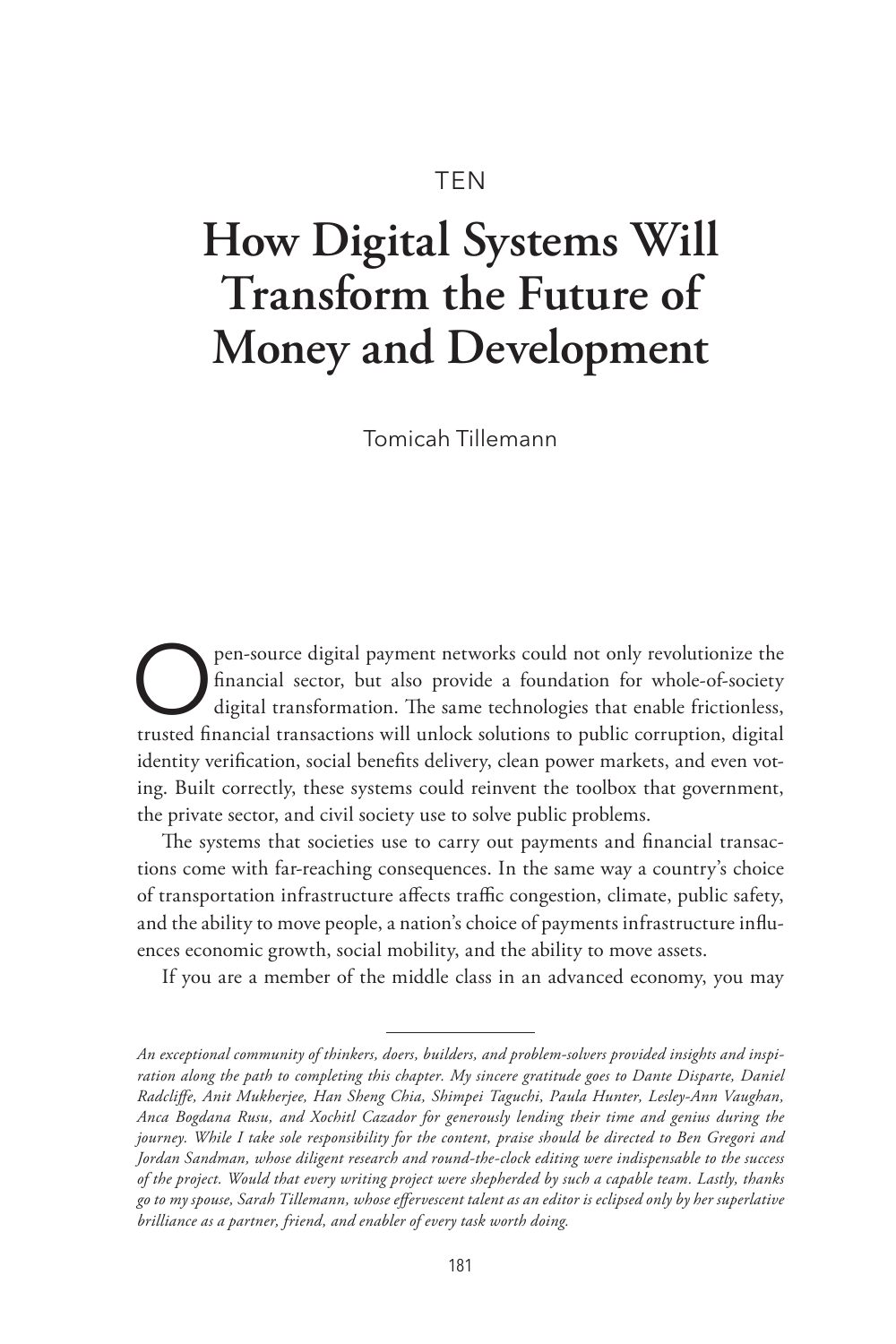think that the global financial system works reasonably well for you. You almost certainly have access to a government-insured bank account. You use financial products such as credit cards, mortgages, foreign currency exchanges, and loans to move funds, manage liquidity, and build a credit score. And you can transfer money digitally between the accounts of your family, friends, and businesses using services such as Zelle, Venmo, and PayPal.

Widespread reliance on this patchwork architecture to facilitate regular economic activity has led economists and development experts to focus on broadening access to cards, cash, and bank accounts as a means of increasing financial inclusion.1 Policymakers and finance professionals have, in turn, pursued this goal based on the assumption that bringing more people into the existing financial system is the best way to expand access to the services it provides. However, the goal of universal financial inclusion has been stymied by inefficiencies embedded in legacy payments systems based on cards and cash.

A new generation of digital payment technology not only offers an opportunity to rethink how societies bring people into the financial system, but to reimagine the system itself. If digital payments solutions are deployed responsibly, they could catalyze a revolution in development. A growing variety of digital payment platforms are delivering groundbreaking progress in countries where they have been adopted. Many of these systems use existing technology such as mobile phones and text messaging to operate in low-capacity environments. Telecoms and government agencies are using mobile payments to leapfrog over card-based technologies and traditional financial institutions. Solutions such as M-Pesa in Kenya, BKash in Bangladesh, Bakong in Cambodia, and BHIM and NUUP in India are building a path for hundreds of millions of previously unbanked people to join the global economy. The pandemic accelerated the adoption of digital payment tools as physical banking centers closed and transactions conducted using cash increased the risk of contracting COVID-19.

Digital payment systems alone will not compensate for the effects of bad policy or revive dying industries, but they can significantly reduce levels of friction, corruption, and societal mistrust. As nations struggle to rebuild following the coronavirus pandemic, better payments architecture may prove indispensable to communities, companies, and households looking to deploy resources more efficiently. If these systems are built using open-source code and open standards, they will be able to scale quickly and at modest marginal cost to countries worldwide.<sup>2</sup>

The immediate upside for societies that embrace digital payments could be profound, from eliminating much of the US\$30 billion spent each year on

1. World Bank.

2. Lerner.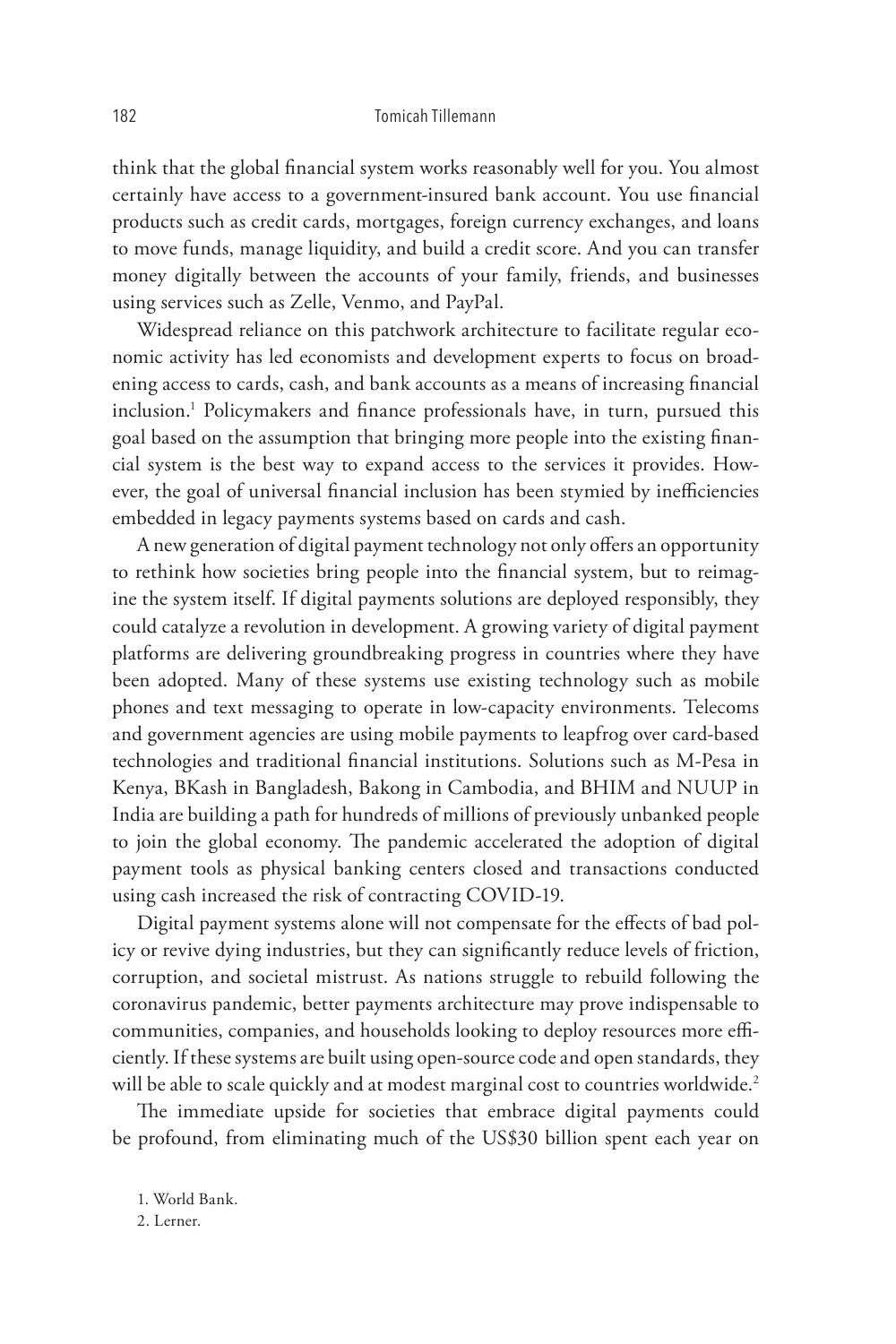remittance fees to recouping a portion of the US\$3.1 trillion in government revenue lost to tax evasion.<sup>3</sup> In the long run, the benefits could go beyond providing hundreds of millions with access to more dynamic, equitable financial tools.<sup>4</sup>

Digital payment networks, particularly those based on open-source technology, could not only revolutionize the financial sector but also provide a foundation for whole-of-society digital transformation. The same technologies that enable frictionless, trusted financial transactions will unlock solutions to public corruption, digital identity verification, social benefits delivery, clean power markets, and even voting. Built correctly, these systems could reinvent the toolbox that government, the private sector, and civil society use to solve public problems.

This chapter provides an overview for policymakers, regulators, and development practitioners looking to harness the power and potential of these digital systems. It surveys the opportunities and challenges surrounding the use of payments solutions, including:

- The shortcomings of legacy systems;
- Promising cases where digital payment solutions have already been deployed at scale;
- Emerging technologies that could further alter the payments landscape;
- The risk that poor governance could undermine future progress in this space; and
- The ways digital payments infrastructure could enable societies to safely, securely validate and transact with a range of sensitive data and digital assets.

## **Challenges of the Status Quo**

The centrality of outdated payments architecture in daily life and commerce is part of what makes old systems difficult to uproot. In contrast to horse-drawn carriages and telegrams, which long ago assumed their place as quaint relics of centuries past, outmoded payments solutions continue to serve as the foundation of many advanced and emerging economies. Change is hard under the best of circumstances, and change that requires mustering political will to unseat entrenched incumbents, overcome regulatory hurdles, and roll out national technology platforms may seem almost unattainable. As a result of these and other challenges to deploying digital payment systems, many countries simply

<sup>3.</sup> Cecchetti and Schoenholtz; Werdigier.

<sup>4.</sup> Demirgüç-Kunt.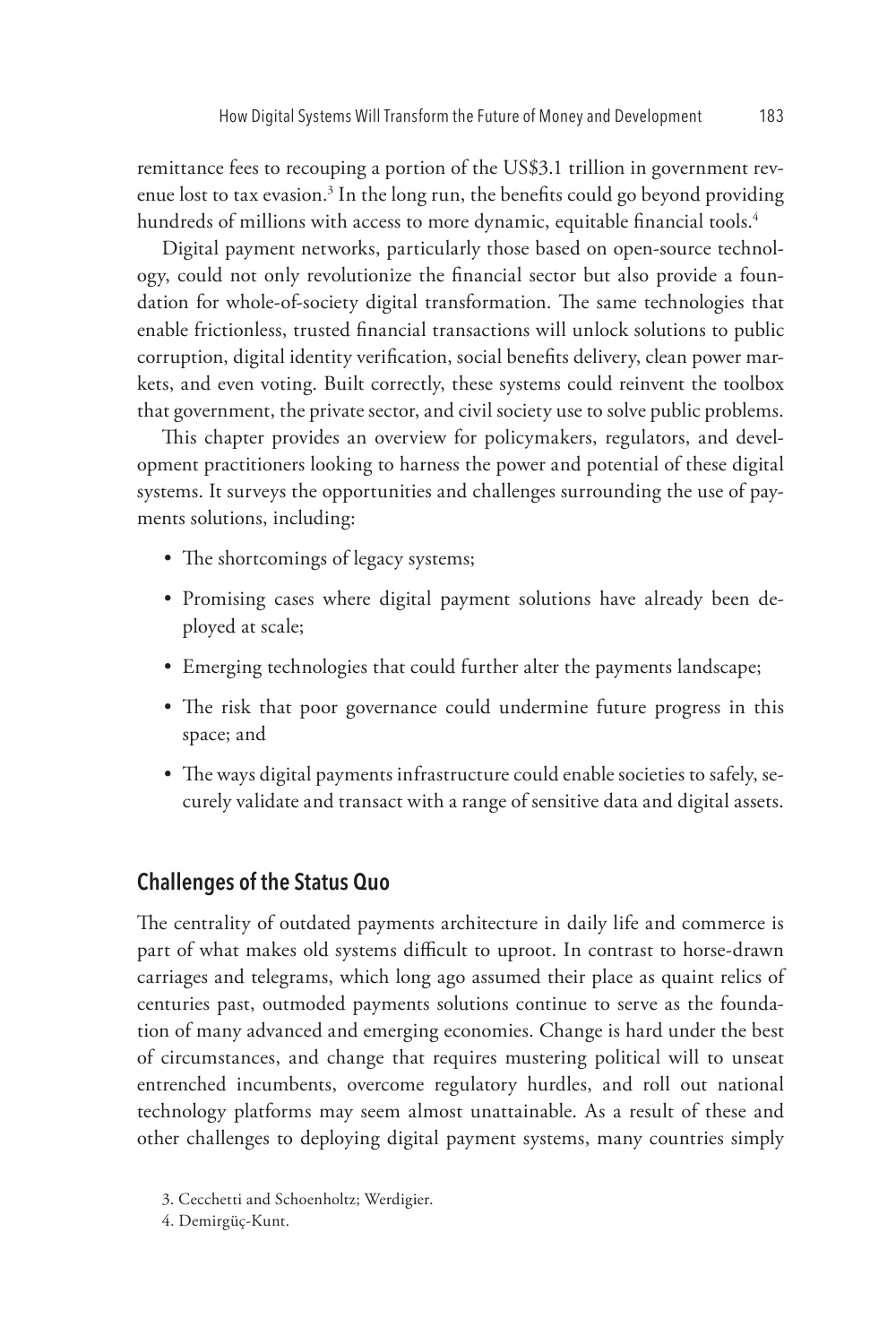layer newer solutions, such as plastic cards, on top of older, analog infrastructure such as cash and paper-based checking accounts. The resulting amalgams of old and new often prove slow, expensive, insecure, and prone to reinforcing economic inequities. These dynamics also make payments systems vulnerable to regulatory capture and, in many cases, the sector suffers from a profound lack of competition.

A number of critiques can be leveled against existing payments infrastructure. Among them, it is:

- *Slow*. Only a quarter of the world's countries have deployed real-time payments systems.5 Use of instant digital transactions accelerated during the COVID-19 pandemic, but in many regions, including in the United States, only a portion of financial institutions have been able to access and adopt faster systems.6 The costs associated with slow payments infrastructure fall disproportionately on low-income populations who live paycheck to paycheck. In the United States, the long waits required to process and clear transactions are a prime reason for the US\$35 billion spent each year on check cashing, payday lending, and bank overdraft services.7 Low-income, marginalized populations use these services at disproportionately high rates to access liquidity more quickly.<sup>8</sup> This phenomenon was particularly pronounced during the pandemic, when millions faced financial ruin as they waited weeks to receive paper checks with social benefits and unemployment insurance.<sup>9</sup>
- *Expensive.* In many advanced economies, interchange fees are approximately 2 percent of each transaction.<sup>10</sup> For the United States, that translates to over US\$40 billion annually.11 Like the costs of long delays in settling payments, the burdens associated with these fees fall regressively on lowincome consumers.12 These challenges can be far more acute in cash-based economies. Withdrawals from automated teller machines (ATMs) are often capped at low levels, and each transaction comes with fees equivalent to several dollars. Pulling out enough cash to accomplish even a simple task such as filling up an automobile gas tank may require multiple withdrawals

- 8. Brown, Eftekthari, and Kurban.
- 9. Marbella and Miller; Iacurci.
- 10. Kansas City Fed.

12. Schuh, Shy, and Stavins.

<sup>5.</sup> FIS.

<sup>6.</sup> Ibid.

<sup>7.</sup> Wilson and Wolkowitz.

<sup>11.</sup> *Motley Fool*.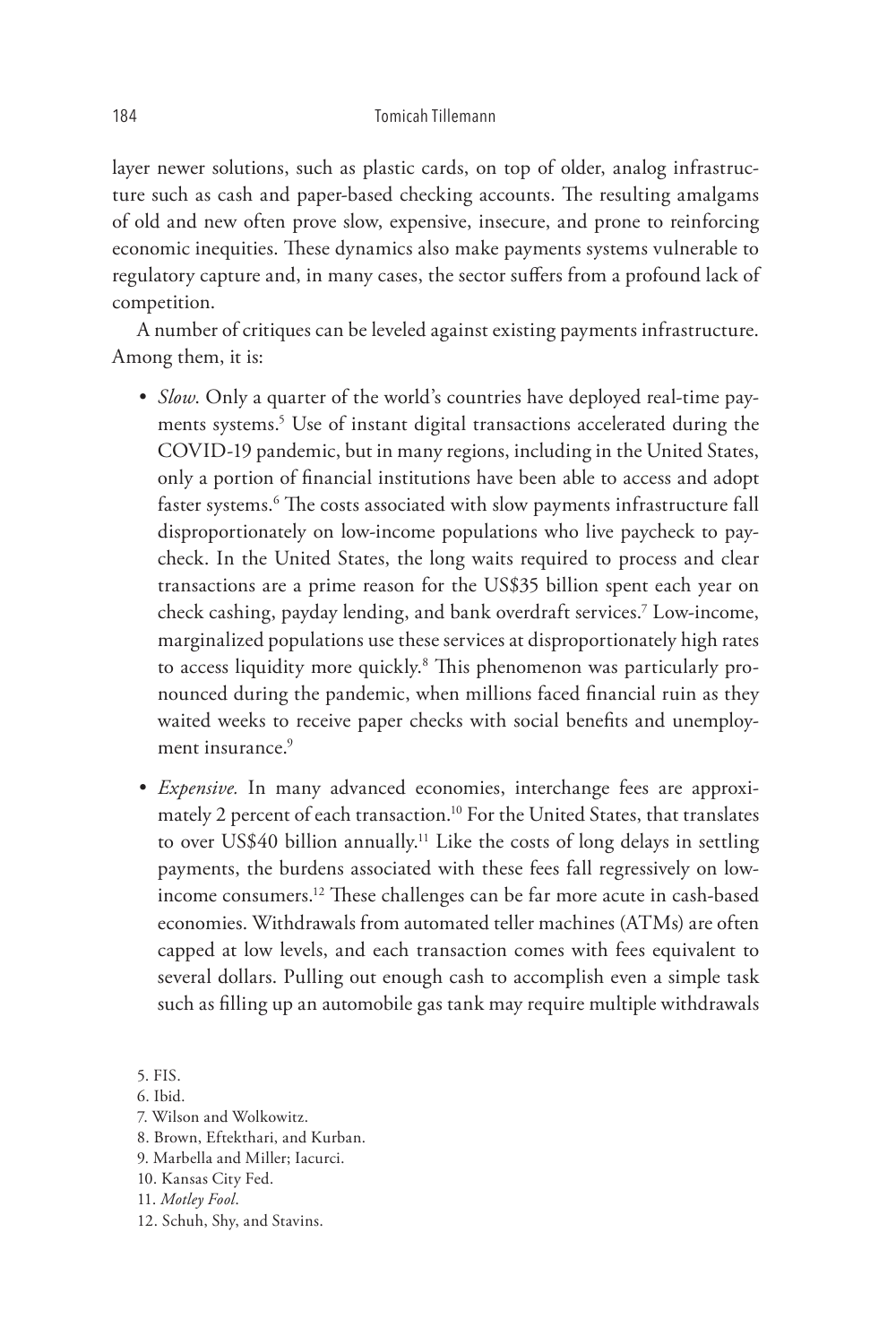from multiple ATMs, each with its own transaction costs. Similar dynamics pervade cross-border remittances, a crucial development tool used to transfer over US\$500 billion per year to families worldwide.<sup>13</sup> Moving money internationally through financial institutions requires banks to establish trusted relationships with a series of intermediaries in order to convey funds to their intended recipient. The transfer fees charged by each intermediary total US\$30 billion per year, money that never reaches the individuals and communities that remittances are intended to benefit.<sup>14</sup>

- *Insecure.* Cash, credit cards, and checks are vulnerable to exploitation on two fronts. First, to varying degrees these systems cannot guarantee that payee and payer make and receive payments as intended. Second, legacy systems can be co-opted and exploited by bad actors. Harvard economist Ken Rogoff has estimated that one-third of all U.S. currency in circulation is used for crimes and tax evasion.<sup>15</sup> Cash is so insecure that responsible regulators would likely never approve it for use today if it were suggested as a new medium of exchange.<sup>16</sup> Credit card fraud costs the global economy over US\$27 billion annually, a number that is expected to reach US\$35 billion by 2023.17 Tens of millions of credit card users have also been subject to data breaches that increase their vulnerability to identity theft. Check fraud is an old problem, but it surged back into headlines in 2020, as governments distributed fiscal stimulus in the form of physical checks. When a final accounting is done, criminals may have stolen over US\$100 billion in assistance funds intended for needy families following passage of the CARES Act.18
- *Prone to reinforcing existing economic inequities.* One-third of the world's population has no access to the formal financial institutions that serve as an on-ramp to the global economy.19 Unbanked individuals often find it difficult or impossible to secure their assets and may be forced to stockpile cash at home—a risky, sometimes dangerous proposition—if they want to maintain a financial reserve. Alternatives, such as entering expensive or potentially exploitative relationships with rent-seeking middlemen, add to the already high costs of being poor. Surveys of unbanked individuals find

- 14. Cecchetti and Schoenholtz.
- 15. Rogoff.
- 16. Polemitis.
- 17. *Nilson Report*.
- 18. Murphy and Rainey.
- 19. World Bank Development Research Group.

<sup>13.</sup> De and others.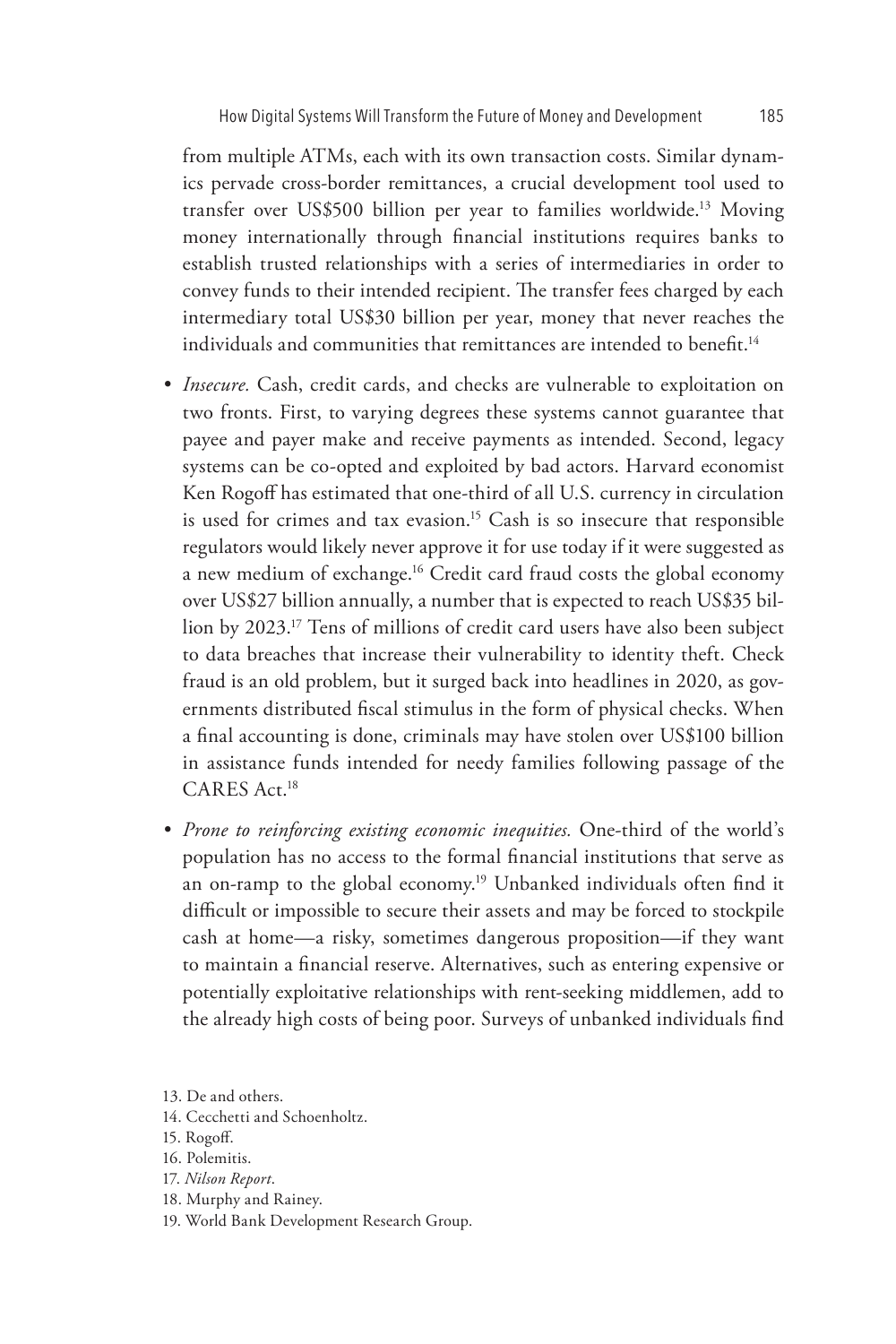that the most frequent impediment to accessing bank accounts is cost.<sup>20</sup> In order to combat the fraud and abuse challenges mentioned above, cashand card-based financial institutions are subject to regulatory requirements to "know your customer" (KYC). The accompanying compliance costs are often too high to serve poor populations profitably. Other barriers to financial access include physical distance to financial institutions, a lack of documentation to validate one's identity, and a lack of trust in available banking options.<sup>21</sup>

## **What's Working**

Technologies to mitigate each of the challenges outlined above already exist. Governments, firms, and civil society organizations have deployed digital solutions that are significantly faster, more efficient, more secure, and more equitable than the systems they replace. The scope and ambition of some of these projects is sufficiently breathtaking to convince even jaded observers that change is possible.

Successful digital payment platforms come in a variety of shapes and sizes. Some are centralized systems deployed by governments. In other cases, a company with broad reach, such as a mobile carrier, may operate national payments infrastructure. As outlined below, these solutions are changing the lives of hundreds of millions of users that rely on them. In Kenya, digital payments have already lifted 2 percent of the country's population out of poverty.<sup>22</sup> However, even the best digital payments systems in use today come with tradeoffs.

Government-backed platforms require ongoing public investment and political support in order to function effectively. Private-sector solutions can easily morph into monopolies with attendant opportunities for rent-seeking. Centralized systems provide bad actors with a vantage point from which to conduct malevolent surveillance. And any digital platform can prove an attractive target for cybercriminals. The solutions highlighted in this section do not follow a specific formula. Rather, they reflect the expanding universe of approaches by countries adopting payment solutions that are fit for purpose in a digital age.

20. Demirgüç-Kunt. 21. Ibid 22. Jack and Suri.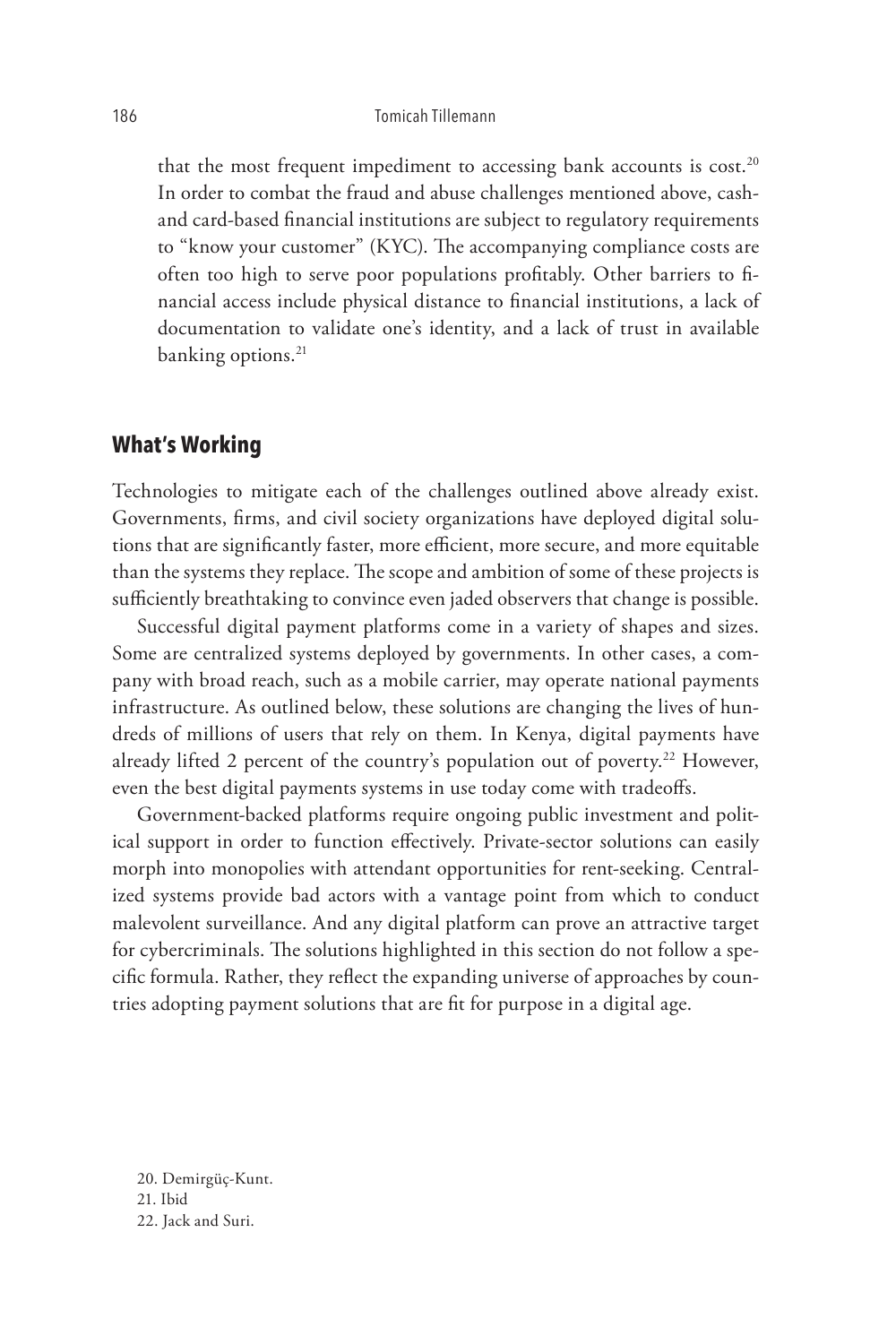#### *Financial Inclusion in India*

Aadhaar, the digital identity platform of the government of India, created the groundwork for a series of payment innovations that are providing financial access to hundreds of millions of the country's citizens. The biometric identity architecture made possible by Aadhaar serves as the foundation for the Aadhaar-Enabled Payment System (AEPS), a cash transfer mechanism that allows government agencies to utilize an electronic Know Your Customer (eKYC) services to deliver payments, along with basic banking services, to millions of Indians. The Unified Payment Interface (UPI), an open payment software that standardizes bank transfer processes, enables apps like the Bharat Interface for Money (BHIM) and BharatQR to facilitate almost 1.5 billion monthly transactions between smartphone users, customers, and businesses.<sup>23</sup> Even those without internet-enabled mobile phones can transfer up to  $\overline{5,000}$  (approximately US\$65) by entering \*99#\* on a regular, non-smartphone to access a protocol similar to an SMS. By supplying this core technology to a wide range of payment providers, UPI has grown rapidly to power more than half of all digital transactions in India.<sup>24</sup>

### *Accountable Public Administration in Estonia*

Estonia prioritized interoperability to build a whole-of-government approach to digital payments and services. The country's digital platforms allow agencies and banks to offer a range of advanced services. Utility payments, pension contributions, and taxes all rely on common digital infrastructure to channel information between government agencies and citizens' bank accounts. At the core of the system is a digital identity and data exchange platform called X-Road, which securely moves information and assets between individuals, companies, and government agencies. The availability of a trusted digital identity solution streamlines KYC compliance for banks, and enables financial institutions to process mortgages, loans, and even requests to open new accounts entirely online. The system has powerful implications for public administration. By simply confirming the accuracy of information already stored in the system, citizens can file their taxes in under three minutes.<sup>25</sup> Estonia's X-Road framework also takes extensive precautions to safeguard personal data. Users see exactly who is accessing their information and what information has been accessed in order to help identify and deter any illicit use of the platform.

23. *Economic Times BFSI*.

24. Sharma.

25. Enterprise Estonia.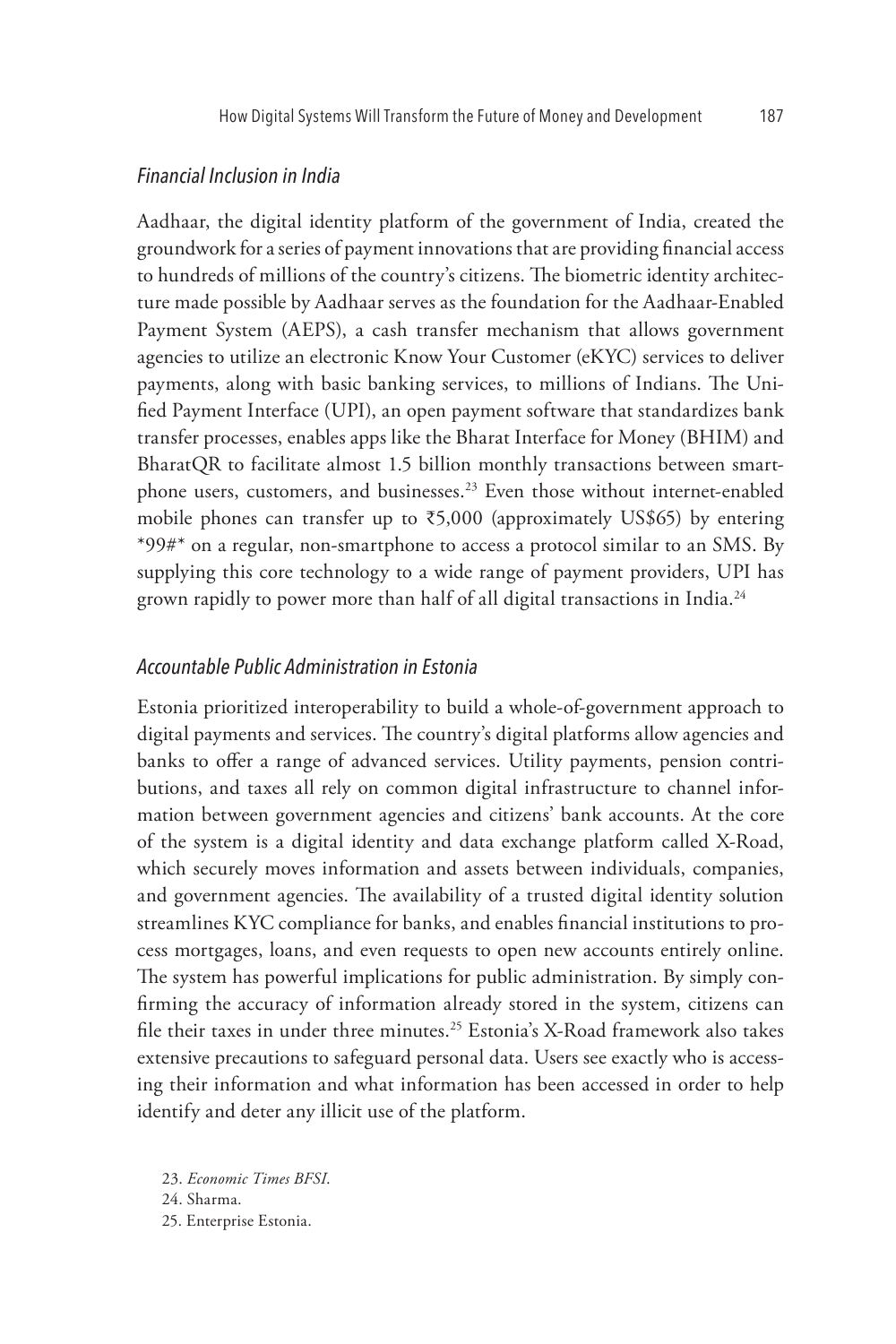#### *Universal QR Code Payments in Singapore*

Singapore embarked on a transition from a card-and-cash-based society to a mobile-first digital economy by centering its payments infrastructure on QR (Quick Response) codes. Singapore's PayNow application uses mobile phone numbers and QR codes to facilitate peer-to-peer digital payments. The country's Government Technology Agency launched the world's first unified standard for using QR codes in digital payments between banks, merchants, consumers, and government agencies, a protocol known as Singapore Quick Response (SGQR). Customers of different banks can easily, instantly exchange funds with each other, pay bills, taxes, and purchase goods and services using just QR codes. Singaporeans rely on a variety of digital payment channels, including credit cards, Google and Apple Pay, and other QR-based payment apps, but half of all adults in Singapore have downloaded the PayNow and PayNow Corporate apps since 2017.26 Government agencies and banks have also implemented national programs to boost adoption of the SGQR system in the wake of the COVID-19 pandemic, particularly in the food and healthcare industries.<sup>27</sup>

#### *Repurposing Existing Networks in Kenya*

Kenyan mobile phone providers leapfrogged the legacy banking system to create SMS-enabled mobile money services for their citizens. Instead of relying on formal financial institutions to serve as on-ramps and off-ramps for Kenyans looking to deposit and withdraw cash, the M-Pesa mobile phone–based money transfer service leverages a network of human agents located in cell phone kiosks across rural and urban areas to exchange cash for digital credits tracked by mobile network giants Vodafone and Safaricom. These agents act like independent ATMs, allowing M-Pesa users to move cash in and out of the M-Pesa system independent of banks. Many transactions traditionally completed using cash or bank payment services, like buying groceries or paying bills, can be accomplished solely with cell phones. Since its launch in 2007, nearly 96 percent of households in Kenya have gained access to mobile money services, lifting over a million people out of poverty thanks to the increased access to financial services.<sup>28</sup> M-Pesa does lock users into a specific mobile vendor, but it has successfully expanded to Tanzania, Mozambique, DRC, Lesotho, Ghana, Egypt, Afghanistan, and South Africa. Other mobile money services, including BKash in Bangladesh and Tigo

26. Monetary Authority of Singapore.

28. Jack and Suri.

<sup>27.</sup> Sharwood.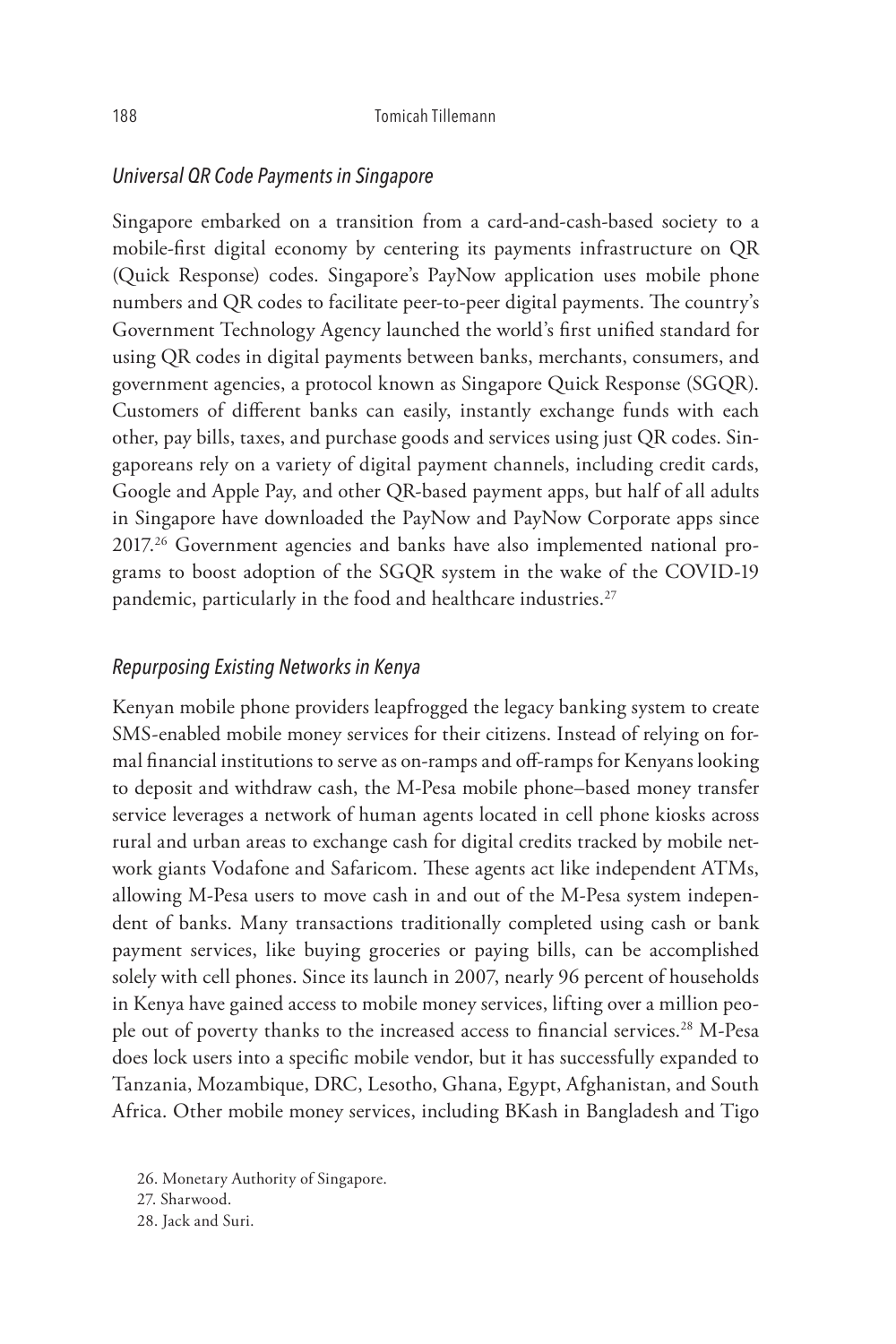in Bolivia, now emulate M-Pesa's SMS-based model, taking advantage of its simplified infrastructure requirements and growing cellular network coverage.

## *Blockchain-Based Payments in Cambodia*

Cambodia boasts a vibrant mobile money provider market, but the highly fragmented digital payment ecosystem elevates prices for financial services and restricts payments between users on different platforms. Bakong, a project by the National Bank of Cambodia, uses blockchain<sup>29</sup> technology to bridge banking systems so that interbank loans and retail banking transactions all occur on a unified settlement system.<sup>30</sup> Consumers and merchants that rely on different banks and payment apps can process transactions in real time, fostering greater adoption of mobile financial services for the unbanked and lowering the cost for new digital payment competitors. By linking payment apps and standardizing QR codes, Bakong will also enable migrant workers to securely and instantly transmit money across borders and submit payments for medical costs or utility bills for family members back home.<sup>31</sup>

## **Benefits of Digital Payment Platforms**

Despite the broad range of approaches, architectures, and technologies outlined in the examples above, the benefits from successful digital payment solutions are remarkably similar across different geographies and contexts. In addition to technical advances such as reduced transaction times and lower costs, digital systems also demonstrate an impressive ability to reach and serve groups that were previously on the margins of an economy or society.

## *Broader Access*

Over the last decade, mobile and digital payments have driven a meteoric rise in financial inclusion. An estimated 1.2 billion people have gained access to basic financial services, which helped many start-up businesses to purchase critical goods and services and build savings.<sup>32</sup> These benefits particularly affect rural communities previously unable to utilize financial services due to limited internet connectivity and the long distances between many rural brick and mortar banking

29. Tillemann. 30. Vireak. 31. Chea. 32. World Bank (2018b).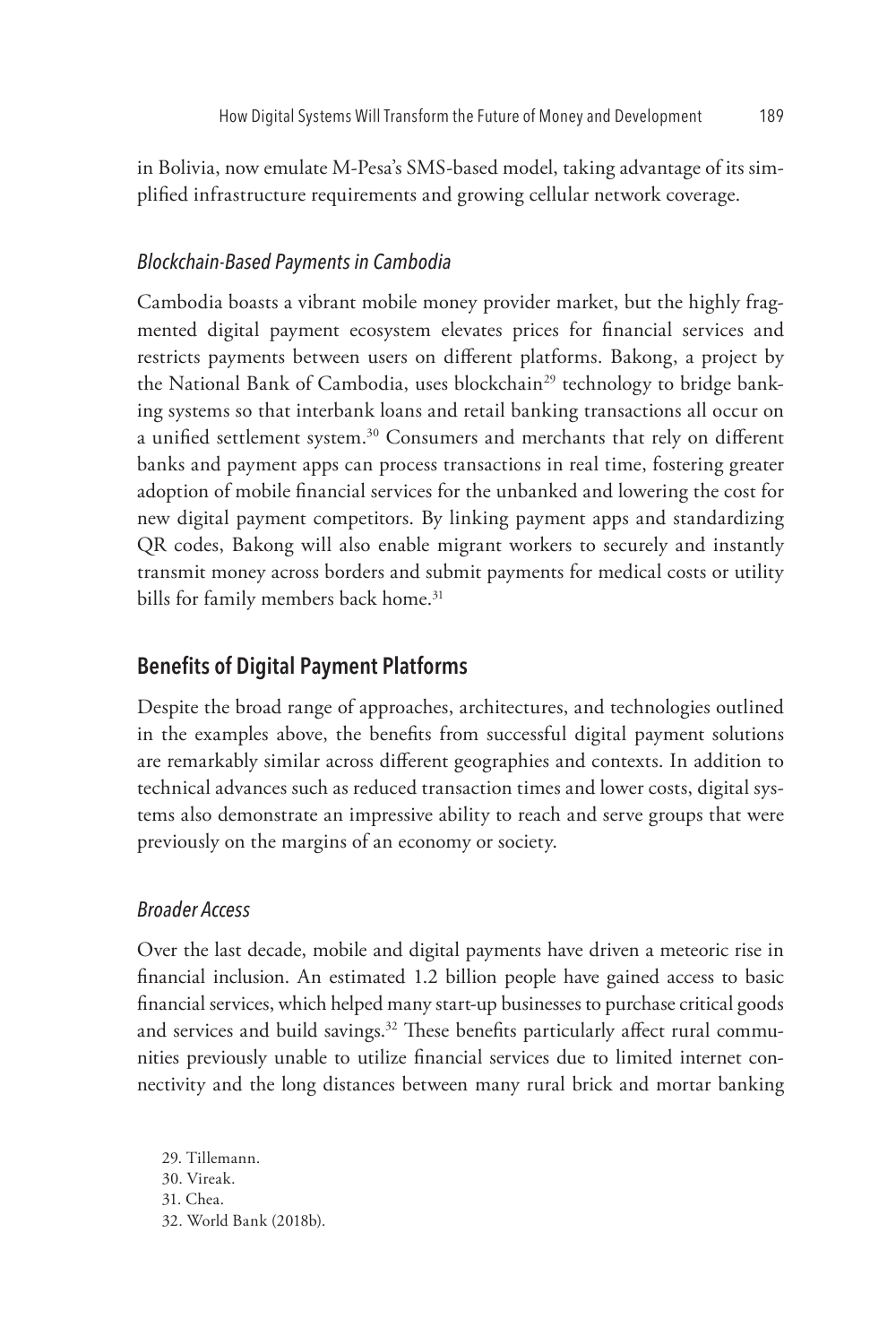locations.<sup>33</sup> The gains from digital payment platforms have also aided women and migrant workers. In regions where legal and societal barriers prevented women from independently managing their finances and building wealth, digital payments have afforded women greater control of their income and assets. A study in Kenya showed that mobile money services increased savings by over 20 percent, allowed 185,000 women to transition from agricultural to business occupations, and led to a 22 percent decline in the share of women-led households living in extreme poverty.<sup>34</sup> Migrant workers have gained the ability to manage family finances from abroad and send digital remittances instantly, securely, and at lower cost.<sup>35</sup>

As with any digital solution, there is always a risk that new systems could exacerbate existing inequities. In fields such as digital identity, organizations, including ID2020, have worked to ensure that solutions work for those who lack internet connectivity. It is important for digital payments providers to take similar precautions and design their systems with marginalized individuals in mind. Governments may need to embrace a variety of different payments systems. No society should be entirely dependent on a single solution. Low competition in payment service markets enables operators to charge high prices for products that underserve their users. Whenever possible, digital platforms should give communities new options rather than restrict their freedom of choice.

#### *Enhanced Efficiency*

Digital payments are slowly eradicating the antiquated process of reconciling and settling transactions across disconnected financial institutions. Individuals who receive digital government cash transfers spend less time waiting in lines and traveling to collect benefits. Research in Niger concluded that the country's decision to administer its cash transfer program through mobile payments saved enough working hours to enable each participant in the program to feed a family of five for a day.36 Time savings occur in more advanced economies as well. Estonia's efficiency gains from its X-Road system are equivalent to 2 percent of the country's GDP<sup>37</sup> and give citizens back the equivalent of an extra 844 working years<sup>38</sup> annually. Individuals' ability to repurpose time that was previously wasted visiting banks, government offices, and ATMs to engage in more productive economic and family activity is one of the most powerful benefits in countries where digital payments have been adopted.

- 35. World Bank Development Research Group.
- 36. Boumnijel and others.
- 37. See www.ipinst.org/2016/05/information-technology-and-governance-estonia#3.
- 38. See https://e-estonia.com/solutions/interoperability-services/x-road/.

<sup>33.</sup> Bughin and others.

<sup>34.</sup> Suri and Jack.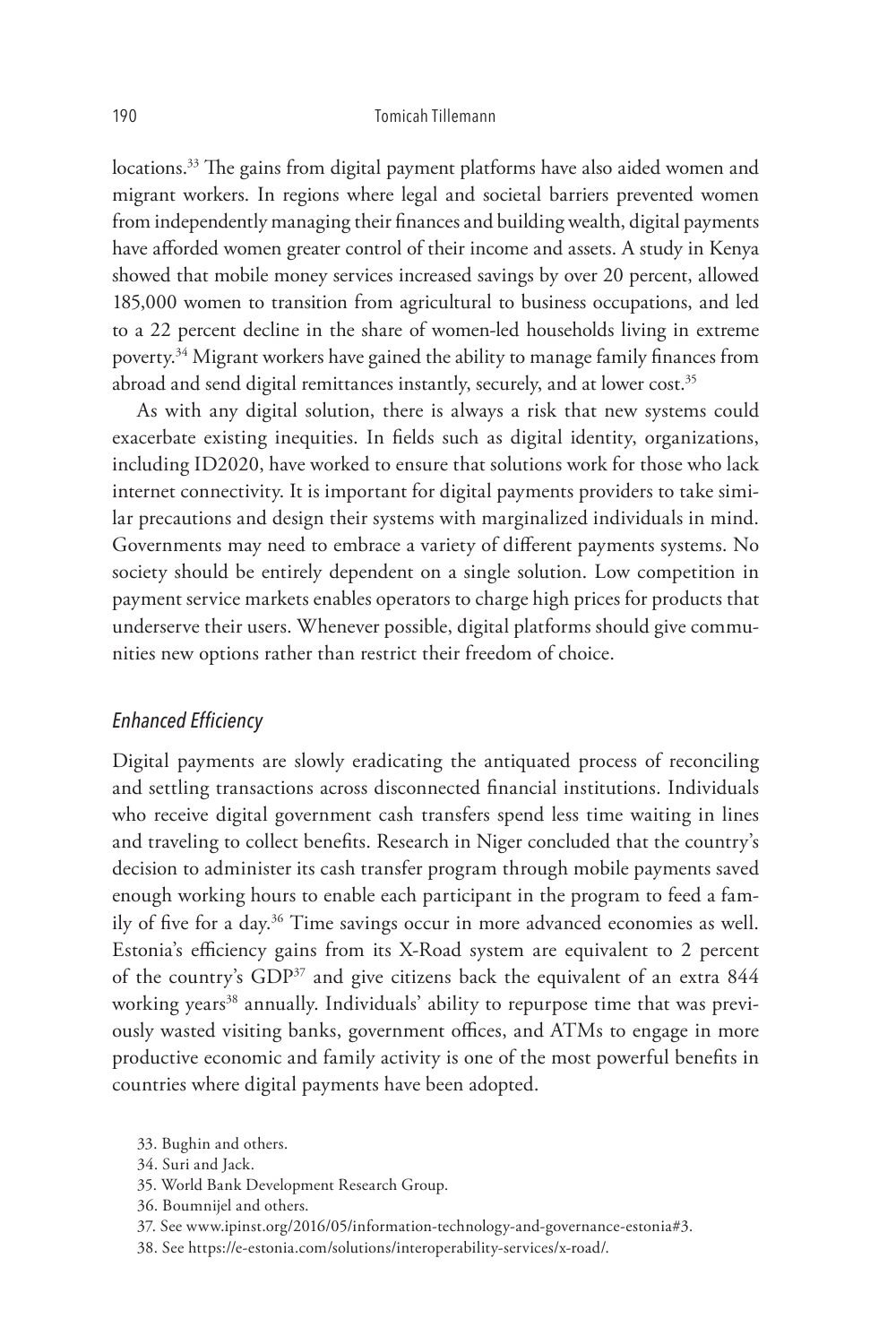#### *Reduced Transaction Costs*

Mobile payments largely eliminate the need for expensive point-of-sale terminals and interchange fees paid to financial intermediaries. Just as telecom companies can transmit text messages at the marginal cost of 1/1000th of a cent, mobile payment networks drive the cost of facilitating a transaction close to zero.<sup>39</sup> Lower transaction costs are encouraging many countries that lack legacy payment systems to opt for digital solutions instead of card-based infrastructure. Decentralized digital interbank settlement systems such as Ripple and Corda also reduce the cost of existing financial infrastructure. In principle, the interoperability and lower transaction fees available through use of these platforms should allow banks to reduce compliance budgets and lower the cost of services for consumers. Low transaction costs can also open the door to micropayments, and the multitude of potentially revolutionary new business models they create for everyone from street vendors to journalists. An economy in which moving assets is as easy as moving information via text or e-mail could develop new market mechanisms and incentives that more accurately reward the creation of value across society.

#### *Increased Accountability*

Interoperable payments and identity verification systems can reduce waste, fraud, and abuse in public and private finance. Estonia's digital payments system allows its government to transfer funds to citizens with a high degree of confidence that the money will reach eligible, intended beneficiaries. India's digital identity and payments platforms eliminated an estimated 47 percent of leakage after it was introduced, amounting to US\$9 billion of savings each year.<sup>40</sup> The better data that comes with the use of digital payments systems can also help governments deploy data-driven economic and social policies.

## **Ensuring Responsible Governance of Payments Architecture**

The remarkable benefits afforded by digital payment platforms come with a caveat: their utility depends on ensuring that systems are used responsibly and safeguarded from bad actors. Along with electrical power and computer code, digital payment networks run on trust. People need to have confidence that the platforms they trust with their hard-earned funds will operate as intended. Government efforts to illicitly manipulate or surveil networks are a clear and present danger to the long-term efficacy of digital payment systems. The potential for

39. Barker. 40. *Business Today*.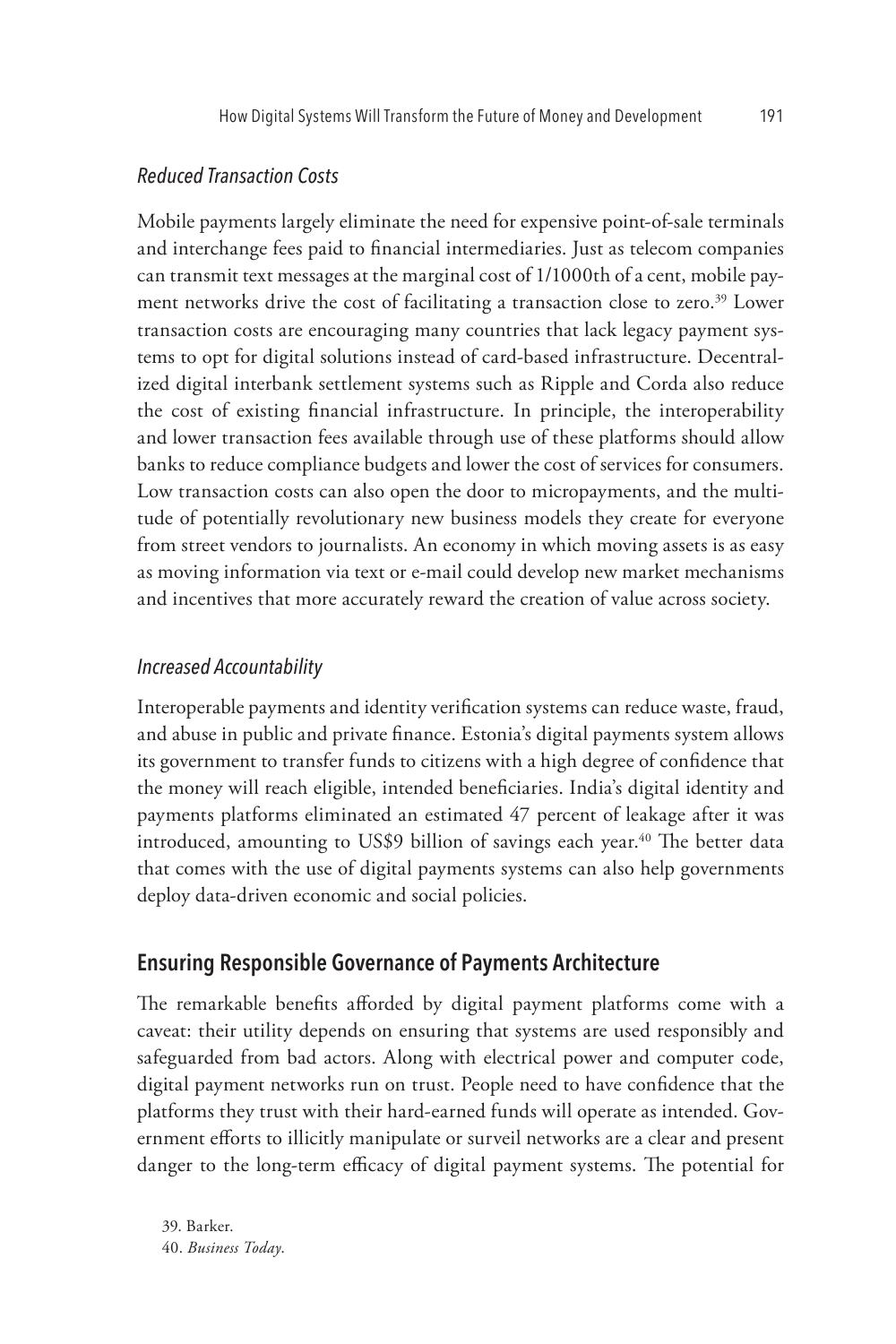cyberattacks that compromise platform availability or integrity represent another significant concern. Either risk could quickly undermine users' confidence—and the otherwise positive outcomes associated with the use of digital payments.

Effective, responsible platform governance is the best insurance against the challenges posed by bad actors. Its importance will escalate as authoritarian governments continue to develop and export payments solutions that are both highly innovative and extremely compromised.

Alipay and Tencent's WeChat Pay, the two dominant Chinese payment platforms, include tightly integrated access to everything from bill payment and bank account management to food delivery, social media, ride shares, transit tickets, insurance, digital ID, and document storage. These platforms are among the most ambitious, successful payments solutions available anywhere in the world, and the Chinese Communist Party (CCP) is encouraging their global adoption through its Digital Silk Road and Belt and Road Initiative.<sup>41</sup> The CCP is also piloting a Digital Yuan, which could allow party officials to surveil the transaction history of anyone who uses their digital currency and offer similar capabilities to friendly regimes across the world. Though the CCP claims to have introduced privacy protections as a feature of the Digital Yuan, party officials reserve the right to monitor for transactions they deem illegal or a threat to national security. These measures could assist efforts to limit the economic freedom of ethnic minorities or political dissidents. In societies dependent on digital payments, a government's ability to "de-platform" users by denying them access to funds or the ability to engage in transactions could provide a penalty almost as devastating as physical incarceration.

These trends should be deeply concerning to democratic governments. The United States, in particular, has exercised significant influence over the global financial system through SWIFT—the Society for Worldwide Interbank Financial Telecommunication—an international settlement mechanism that facilitates dollar-denominated payments between countries via U.S. banks. The United States has used SWIFT to freeze international payments by individuals and organizations that finance terrorism, engage in criminal behavior, and violate international laws. SWIFT maintains strict privacy policies and is designed to extend democratic values of transparency, accountability, and the rule of law through international financial markets.<sup>42</sup> If innovative systems developed by authoritarian governments outcompete aging, vulnerable financial structures like SWIFT, it could have profound implications for the global system. Going forward, a country's choice of digital payment systems and digital infrastructure

41. Olsen. 42. SWIFT.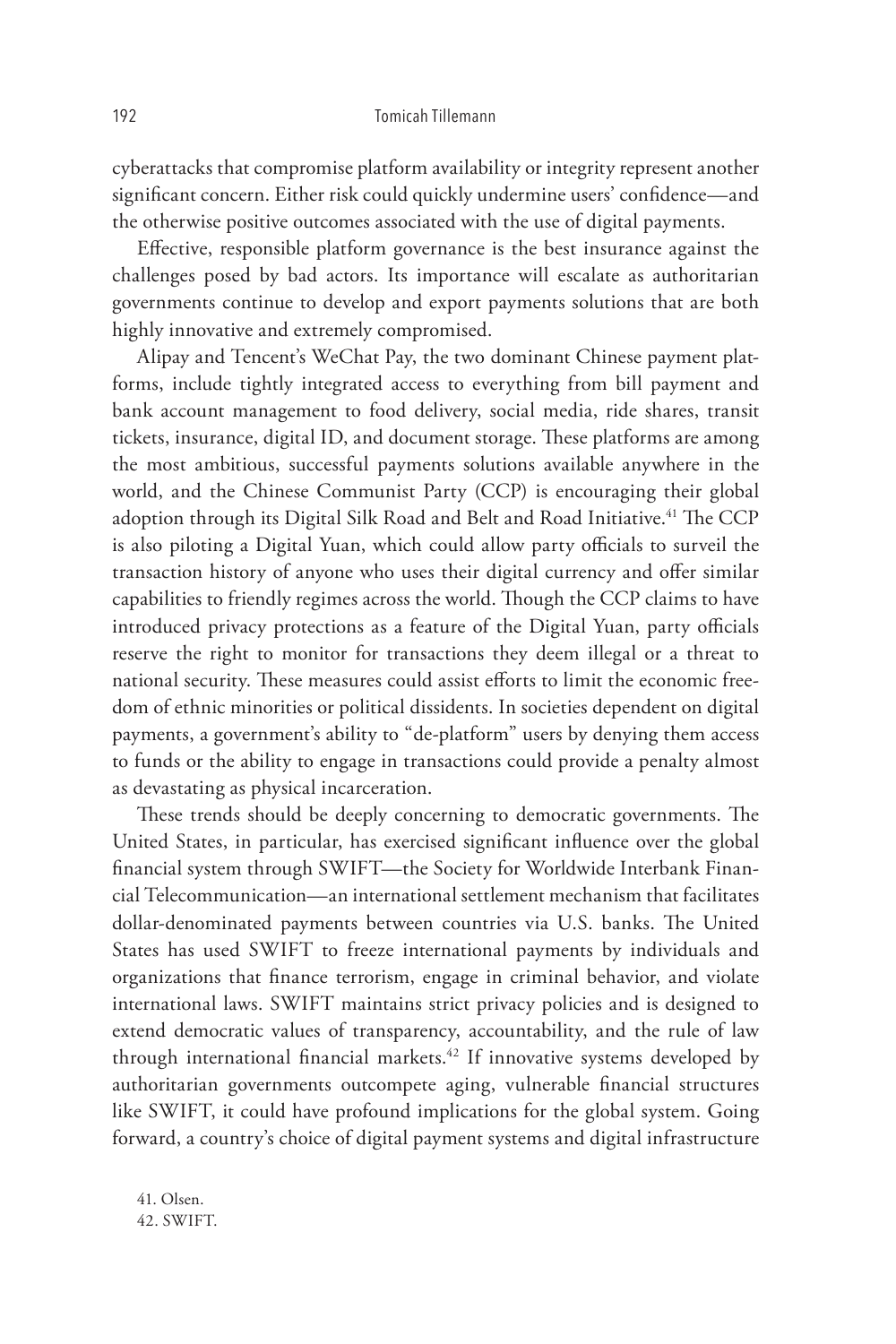may be as important to shaping its geopolitical orientation as membership in NATO or the Warsaw Pact was a generation earlier.

The responsible governance of digital payment architecture is too important to be left to governments alone. Ideally, multi-stakeholder models with oversight from civil society, academia, the private sector, and other independent institutions could help safeguard the privacy and security of platform users. Under any circumstance, citizens and democratic governments should be wary of the serious dangers posed by digital payment systems that lack adequate oversight, privacy protections, and accountability mechanisms.

## **The Frontiers of Digital Payment Architecture**

Despite real governance concerns, existing digital payment technologies are delivering immense benefits. The potential reach and impact of the revolution in payments technology is poised to accelerate as new technologies nearing deployment begin to come online. These innovations could empower consumers to design their own financial tools, redefine the concept of money with programmable currency, and allow payments to cross borders seamlessly. As these technologies begin to take hold, they will reshape the concept of the global financial system along with initiatives aimed at financial inclusion.

#### *Mojaloop: A Digital Payment System as a Digital Public Good*

Virtually all payment systems are designed and controlled by governments, companies, or consortia. Thanks to a powerful new category of technology solution—digital public goods—that could soon change. Digital public goods are open-source software platforms with the potential to transform the "walled gardens'' of proprietary payment systems into open ecosystems that are created and maintained for societal benefit. Mojaloop is an open-source software platform that bridges divides between siloed digital payment providers. Mobile networks such as Orange and MTN are using Mojaloop to connect 100 million registered mobile money accounts into an interoperable network. The government of Tanzania is leveraging Mojaloop to break down data silos between financial providers and reduce transaction costs among businesses and individuals.<sup>43</sup> Open-source development can improve transparency and security of critical systems while providing organizations of all sizes with access to high-quality, interoperable digital payment systems at extremely low cost.<sup>44</sup>

43. Dominguez; Hunter.

44. Lerner and others.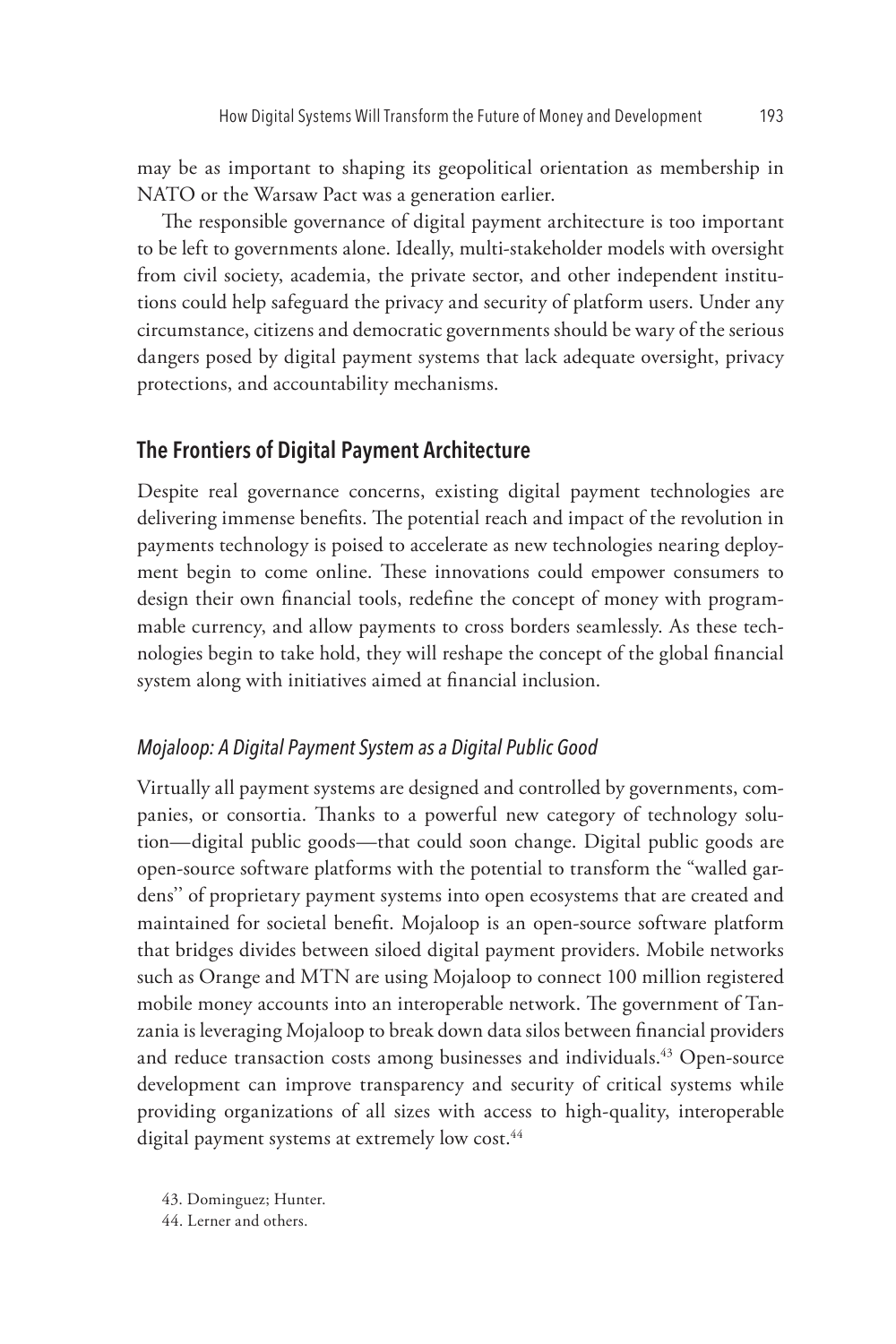#### *Direct Cross-Border Payments with Stablecoins*

Historically, national borders have presented an exceptionally expensive barrier to financial transactions. Stablecoins, digital currencies that provide the benefits of instant processing and finality of transactions while ensuring the stability of a government-backed currency, may erode the costs of international transfers to the point of irrelevance. Instead of relying on expensive networks of intermediary banks, stablecoins take advantage of blockchain technology to create decentralized digital accounting systems. Stablecoins are pegged to fiat currencies and designed to avoid the price fluctuations that affect cryptocurrencies with market-based valuations, such as Bitcoin. The result is a stable currency that can be transmitted across continents without intermediaries and associated costs. Numerous stablecoins are preparing for launch or already in circulation. For development actors, two of the most significant are USDC (US Dollar Coin) and Diem.<sup>45</sup> Several other blockchains are being used to anchor stablecoins, including Stellar, Solana, and Celo.

USDC is a stablecoin developed by Circle, a fintech company based in Boston, and administered through the Centre consortium. As of mid-year 2021, there is over US\$25 billion of USDC in circulation, and it is rapidly gaining traction as a regulated solution for applications that rely on a stable digital currency. Facebook incubated Diem, previously called Libra, before spinning out the project as a nominally independent social impact organization with multi-stakeholder governance. The engineering heft and global reach of the project's progenitor organization provides Diem with a big head start as it works to become the default digital currency for low-cost, instantaneous cross-border exchange. However, the platform has faced significant regulatory scrutiny along the way, largely as a consequence of its Facebook roots. Stellar is a multipurpose blockchain that allows users and institutions with different stablecoins (such as a digital dollar or a digital euro) to seamlessly transact without intermediaries, creating a global network of interoperable financial systems.<sup>46</sup> Celo and Solana are high performance open-source networks that allow users to buy and sell stablecoins by equipping developers with tools to build decentralized financial applications.<sup>47</sup> Solutions on the Celo platform include lending tools for refugees, integration with M-Pesa, and universal basic income systems for vulnerable communities.<sup>48</sup>

45. This chapter was originally drafted while the author was an employee at New America, a nonprofit organization. As of July 2021, the author became a partner at Andreessen Horowitz, which invests actively in this domain, including in Diem, Celo, and Solana, all of which are mentioned in this chapter.

46. Stellar Development Foundation.

47. Slavich.

48. See examples at Celo DApp Library (https://docs.celo.org/developer-guide/celo-dapp-gal lery).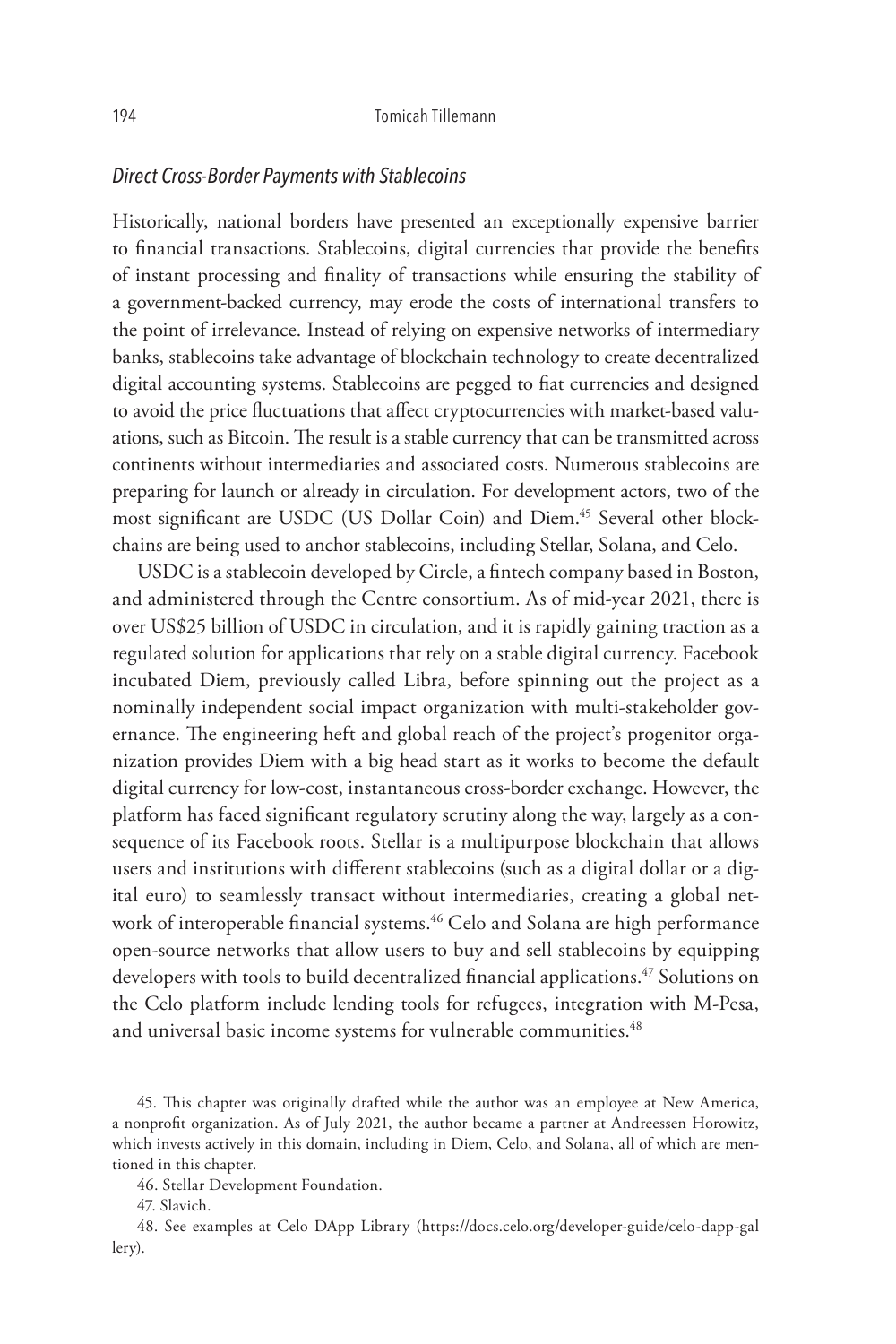#### *Empowering Government Economic Policy with Central Bank Digital Currencies*

The advent of blockchain technology has pushed central banks to reimagine how they manage national currencies in the digital era. Central bank digital currencies (CBDCs) could equip national currencies with new properties and improve how central banks, policymakers, and financial regulators manage money supplies and economic policy. Programmable digital currency could give governments more control over how consumers use social benefits or stimulus payments. Policymakers could program expiration dates for using cash transfers to help spur growth during slowdowns or limit the use of funds to small businesses or vulnerable industries.<sup>49</sup> Nearly 80 percent of the world's central banks are exploring CBDCs at either the retail or wholesale levels, with Sweden's Riksbank, the People's Bank of China, and the European Central Bank among the growing number already pursuing efforts to operationalize CBDCs.<sup>50</sup> Multilateral institutions such as the IMF, World Bank, and G20 are actively assessing how CBDCs could transform governments' role in finance.<sup>51</sup> CBDCs will need to be managed responsibly in order to realize their potential. In the absence of effective governance, they could merely port the problems of analog currencies to the digital realm.

## **Digital Payment Platforms and Data Stewardship**

In the same way nuclear energy can power a city or destroy it, and steel can be used to build hospitals or machetes, digital payments can advance human dignity or oppress and surveil entire populations. On their own, digital payment platforms are neutral. Against this backdrop, a new opportunity is emerging for societies to adopt data models that grant users more control over their payments data.

The world's governments currently rely on two models that govern financial data. Both are vulnerable to abuse and fail to ensure individuals have control over their information. Payments systems in India and China centralize control of transaction data in government agencies that are vulnerable to privacy breaches and manipulation for political purposes. Western democracies allow private firms to package and sell payment data to advertisers who then try to influence individual behavior. In a 2015 study, MIT researchers were able to identify individuals using credit card metadata with a 90 percent success rate if they knew

<sup>49.</sup> Yu.

<sup>50.</sup> Press Trust of India; Bharathan; European Central Bank.

<sup>51.</sup> Financial Stability Board.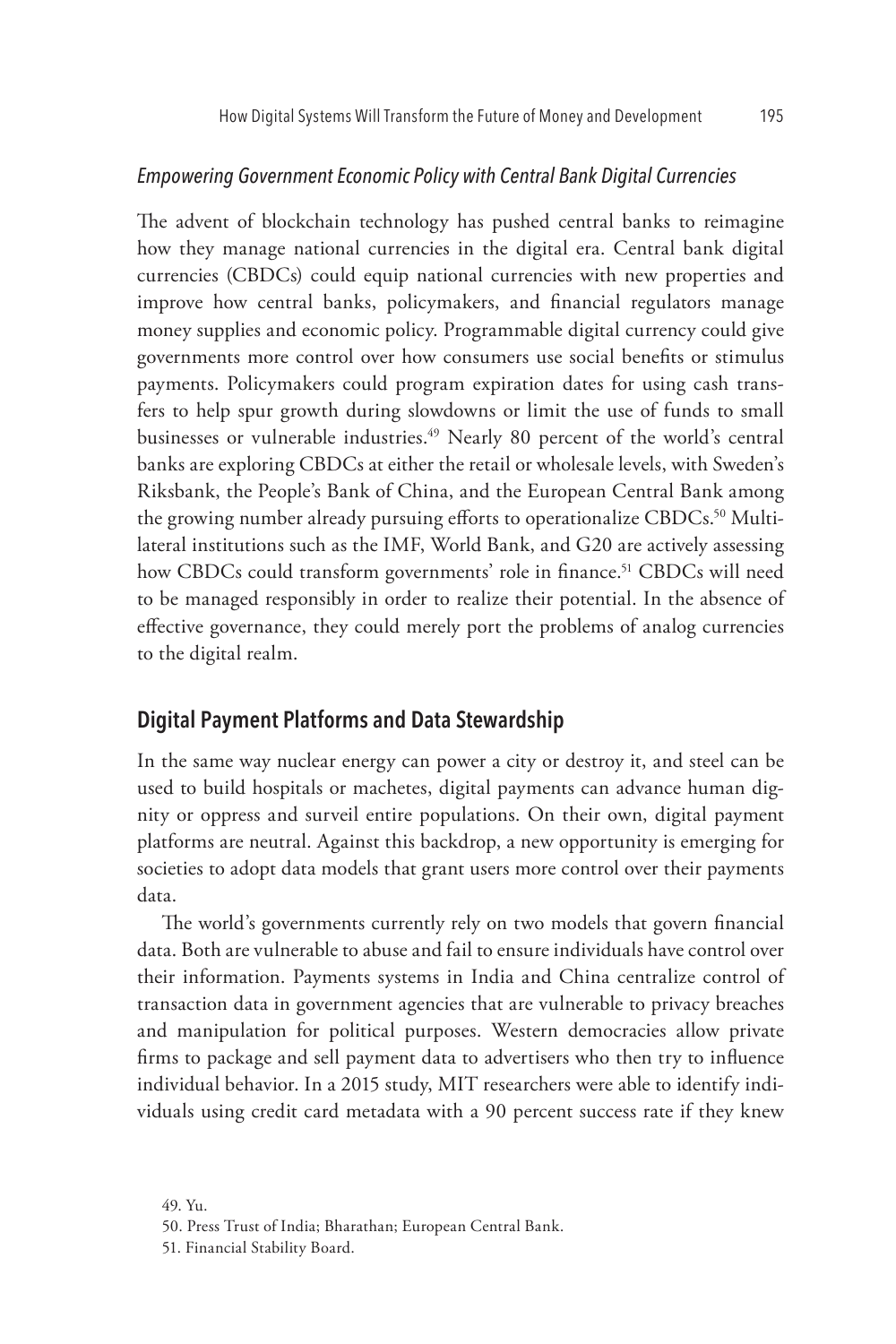the details of just four individual purchases.<sup>52</sup> As governments begin to leverage digital platforms to power their institutions, they should rethink data ownership and data protection rules to help citizens own and control their personal data.

Placing users at the center of public data architecture could give individuals more autonomy over how private firms, governments, and researchers use their transaction history. User-centered data models could also help individuals control and monetize the value of their financial data, maintain higher degrees of privacy, and prevent government overreach and use of personal data without individuals' consent.

## **From Digital Payments to Digital Assets**

Estonia, India, and a growing list of other countries are demonstrating the vast potential that exists when societies link digital payment platforms and digital identity verification. These two foundational pieces of digital infrastructure, along with mechanisms for responsible data management, can unlock a multitude of next-generation tools to power more productive societies and effective institutions.

The technologies that support digital payments and digital identity allow users to securely verify and transfer not only currency, but any unique, valuable data. The digital payments systems that provide data rails for secure, online financial transactions could be repurposed to exchange digital votes, licenses, educational credentials, carbon credits, and public benefit vouchers, all while maintaining a high degree of confidence that these assets could not be duplicated, stolen, or altered.

Societies with the capacity to move digital assets easily between trusted actors will have massive advantages in solving some of the greatest challenges of the twenty-first century. Interoperable digital payments and identity infrastructure could:

- *Help public officials and civil society organizations reduce waste and combat corruption.* Digital infrastructure can help manage procurement processes, prevent misappropriation of public funds, and provide new, more efficient methods to collect taxes. Bringing accountability to public revenue management could help governments recover trillions of dollars in public assets currently lost to waste, tax evasion, and corruption.<sup>53</sup>
- *Support a new class of secure public registries.* Governments use registries to establish ownership of property and companies. Creating digital land titles

52. De Montjoye, Radaelli, Singh, and Pentland. 53. UN News.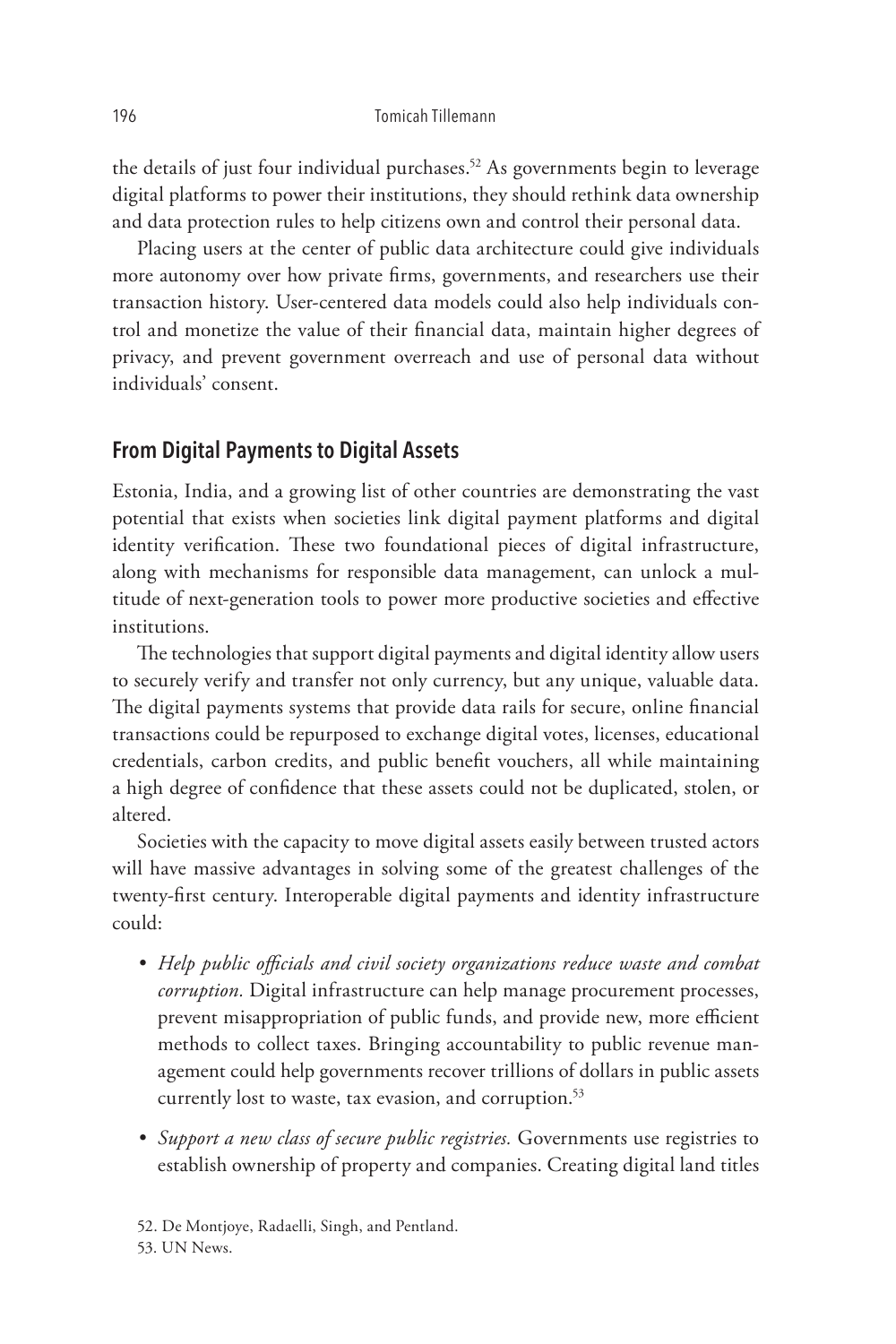could unlock the economic potential of the US\$9.3 trillion in global land assets that are currently unsecured due to stolen or missing titles.<sup>54</sup> They could also facilitate digital credentials to verify vaccination records, educational credentials, and other licenses.

- *Create trusted digital voting systems.* Digital voter registration and voting systems could mitigate threats to election integrity and support more efficient, secure democratic processes. Voting applications could verify that votes are cast by the intended citizen and transmit votes securely for tabulation.
- *Issue public benefits.* Next-generation benefits distribution could remove cumbersome identification barriers that prevent otherwise eligible recipients from accessing public benefits. New systems could also include features that target assistance to better aid specific communities and businesses while ensuring that public assistance is not stolen or diverted to ineligible recipients.

## **A Digital Decade for the Sustainable Development Goals**

As researchers map ongoing efforts to achieve the Global Goals, one point has become clear: deploying more effective digital platforms may be the only path to achieving the Sustainable Development Goals by 2030. Particularly in light of the COVID-19 pandemic, access to trusted digital systems will be essential to helping societies and institutions rebuild. Among governments responding effectively to the pandemic, virtually all rely on world-class digital systems that enable the frictionless movement of resources and data.

In September 2020, on the margins of the UN General Assembly, a group of key development stakeholders from around the world came together to launch a #DigitalDecade focused on developing open-source solutions to power more effective public institutions.<sup>55</sup> The prime minister of Norway, a president of the Bill & Melinda Gates Foundation, and leaders from across government, civil society, and the private sector all committed to working together to develop a new generation of digital infrastructure. New America's Digital Impact and Governance Initiative has been fortunate to be at the forefront of this work.

From Mesopotamian canals and Roman roads to transcontinental highways and the internet, infrastructure has long provided a catalyst for transforming the landscape of human development. Digital platforms, including digital payment platforms, are the transformational infrastructure of our time. As with any piece

<sup>54.</sup> Arsenault. 55. New America Foundation.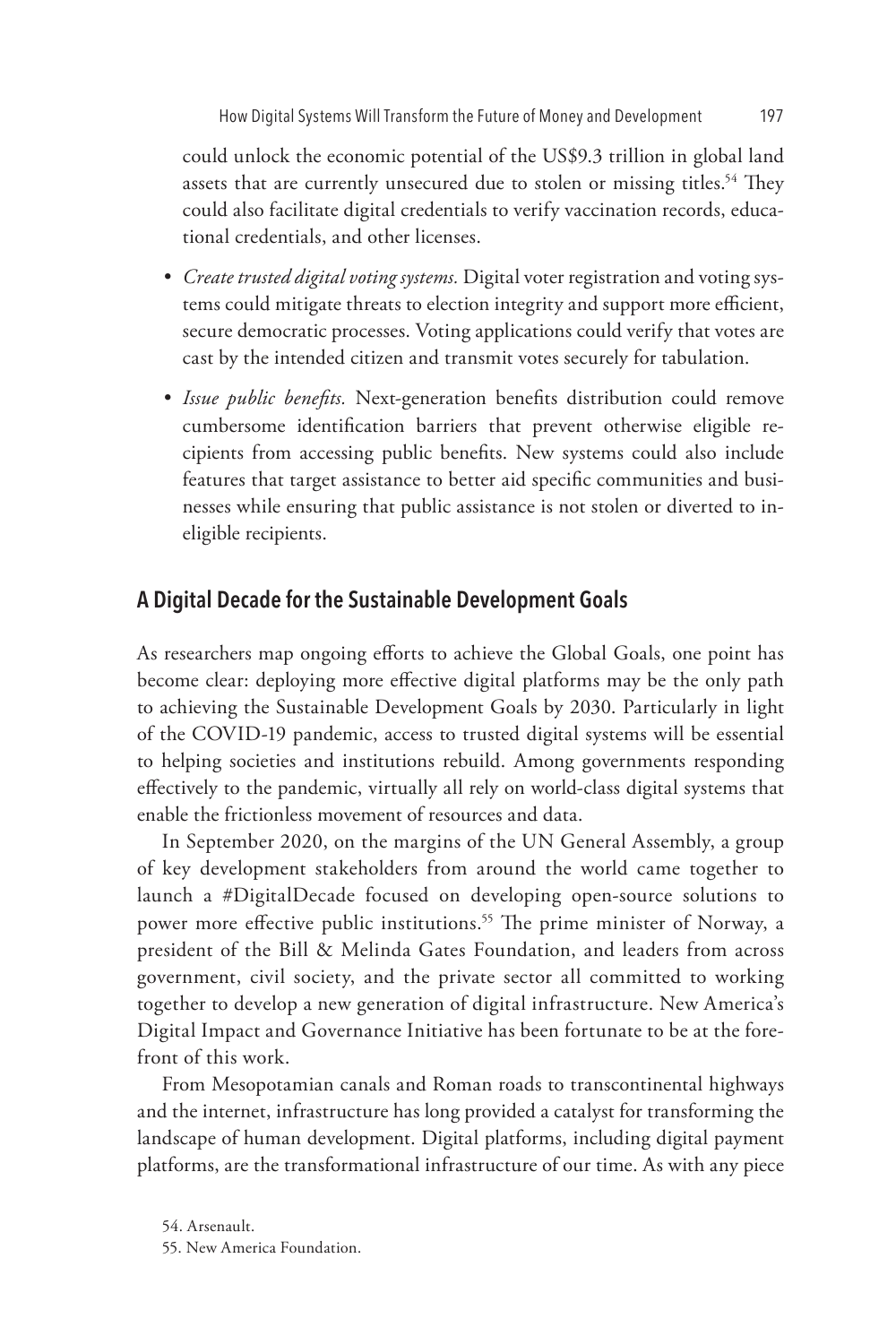of monumental infrastructure, these platforms come with risks and the danger that they could be misused. But given the stakes for society and humanity, it is time to start building. For countries that do so responsibly and judiciously, the benefits will be immeasurable.

## **References**

- Arsenault, Chris. 2016. "Property Rights for World's Poor Could Unlock Trillions in 'Dead Capital': Economist." www.reuters.com/article/us-global-landrights-desoto -idUSKCN10C1C1.
- Barker, Eric. 2012. "How Much Does It *Really* Cost to Send a Text Message?" *Business Insider*. November 12.
- Bharathan, Vipin. 2020. "Central Bank Digital Currency: The First Nationwide CBDC in the World Has Been Launched by the Bahamas." *Forbes*. October 21.
- Boumnijel, Rachid, and others. 2013. "How Do Electronic Transfers Compare? Evidence from a Mobile Money Cash Transfer Experiment in Niger." Working Paper. Tufts University. sites.tufts.edu/jennyaker/files/2010/02/Zap-it-to-Me\_12sept2013\_No-Appendices.pdf.
- Brown, Nyanya, Bahreh Eftekthari, and Haydar Kurban. 2019. "The Impacts of Payday Loan Use on Financial Well-Being of the OASDI and SSI Beneficiaries." https:// mrdrc.isr.umich.edu/publications/conference/pdf/2019RDRC%20P3%20Kurban .pdf.
- Bughin, Jacques, and others. 2019. "Digital Identification: A Key to Inclusive Growth." McKinsey Global Institute. www.mckinsey.com/~/media/mckinsey/featured% 20insights/innovation/the%20value%20of%20digital%20id%20for%20the% 20global%20economy%20and%20society/mgi-digital-identification-a-key-to -inclusive-growth.ashx.
- *Business Today*. 2017. "Aadhaar Helped Indian Government Save US\$9 Billion, Says Nandan Nilekani." October 13.
- Cecchetti, Stephen, and Kim Schoenholtz. 2018. "The Stubbornly High Costs of Remittances." https://voxeu.org/article/stubbornly-high-cost-remittances.
- Chea, Serey. 2020. "Cambodia Edges toward Digital Payments." www.omfif.org/2020/ 06/cambodia-edges-towards-digital-payments/.
- De Montjoye, Y.-A., L. Radaelli, V. K. Singh, and A. Pentland. 2015. "Unique in the Shopping Mall: On the Reidentifiability of Credit Card Metadata." *Science*, v. 347, no. 6221.
- De, Supriyo, and others. 2020. "Migration and Development Brief 33: Phase II: Covid-19 Crisis through a Migration Lens." www.knomad.org/sites/default/files/2020-11/ Migration%20%26%20Development\_Brief%2033.pdf.
- Demirgüç-Kunt, Asli, and others. 2018. "The Global Findex Database 2017: Measuring Financial Inclusion and the Fintech Revolution." Washington, D.C.: World Bank.
- Dominguez, Juan. 2019. "Mowali Tackling Payment Interoperability in Africa." www .sofrecom.com/publications/mowali-tackling-payment-interoperability-in-africa.
- *Economic Times BFSI.* 2020. "UPI Transactions Reach Their Peak in July with US\$1.5 Billion."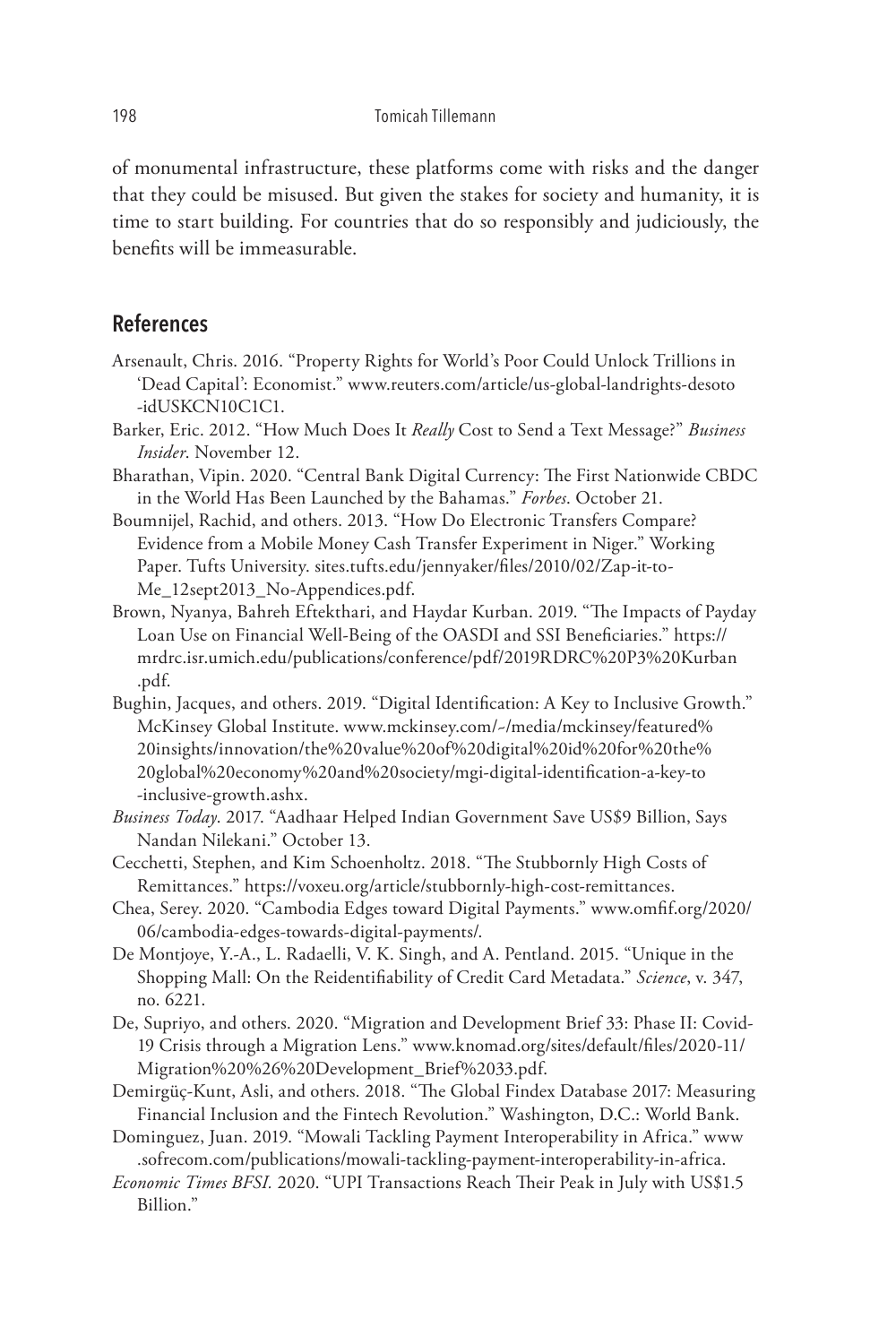How Digital Systems Will Transform the Future of Money and Development 199

- Enterprise Estonia. "Business and Finance: E-Tax." https://e-estonia.com/solutions/ business-and-finance/e-tax/.
- European Central Bank. 2020. "Report on a Digital Euro." www.ecb.europa.eu/pub/ pdf/other/Report\_on\_a\_digital\_euro~4d7268b458.en.pdf.
- Financial Stability Board. 2020. "Regulation, Supervision, and Oversight of "Global Stablecoin" Arrangements: Final Report and High-Level Recommendations." www.fsb.org/2020/10/regulation-supervision-and-oversight-of-global-stablecoin -arrangements/.
- FIS. 2020. "Flavors of Fast 2020," 7th ed. www.fisglobal.com/en/flavors-of-fast.
- Hunter, Paula. 2020. "The Blueprint for Financial Inclusion—Mojaloop's Vision for Solving the Unbanked Problem." https://thepaypers.com/interviews/the -blueprint-for-financial-inclusion-mojaloops-vision-for-solving-the-unbanked -problem—1245814.
- Iacurci, Greg. 2020. "The 'Black Hole' of Unemployment Benefits: Six Months into the Pandemic, Some Are Still Waiting for Aid." CNBC. September 27.
- Kansas City Fed. 2018. "Credit and Debit Card Interchange Fees in Various Countries." www.kansascityfed.org/~/media/files/publicat/psr/dataset/intl\_if\_ august2018.pdf.
- Lerner, Mark, and others. 2020. "Building and Reusing Open-Source Tools for Government." www.newamerica.org/digital-impact-governance-initiative/reports/ building-and-reusing-open-source-tools-government/.
- Marbella, Jean, and Hallie Miller. 2020. "Down to Their Last Dollars, Living off Family and Friends, These Marylanders Are Still Waiting for Unemployment Payments." *Baltimore Sun*, October 15.
- Monetary Authority of Singapore. 2020. "MAS Urges Use of Digital Finance and E-Payments to Support COVID-19 Safe Distancing Measures." www.mas.gov.sg /news/media-releases/2020/mas-urges-use-of-digital-finance-and-e-payments-to -support-covid-19-safe-distancing-measures.
- *Motley Fool*. 2017. "This Is How Credit Card Companies Hauled in US\$163 Billion in 2016." NASDAQ. April 13.
- Murphy, Katy, and Rebecca Rainey. 2020. "'Too Sweet of a Pie': Cybercriminals Steal US\$8B in COVID Relief Funds." Politico, October 12. www.politico.com/news/ 2020/10/12/unemployment-fraud-coronavirus-428514.
- New America Foundation. 2020. "[ONLINE]—Launching a #DigitalDecade to Strengthen Public Institutions." www.newamerica.org/digital-impact-governance -initiative/events/un-general-assembly-2020/.
- Nilson Report. 2019. "Card Fraud Losses Reach US\$27.85 Billion." https://nilsonreport .com/mention/407/1link/#.
- Olsen, Sam. 2020. "China Is Winning the War for Global Tech Dominance." *The Hill*. October 4.
- Peng, Chan Wai. 2019. "Singapore's Public Healthcare Agencies to Adopt SGQR Payments by End-2020." *Business Times.* November 11.
- Polemitis, Antonis. 2014. "How Cash Would Be Seen by the Media if Invented Today." Coindesk, February 23. www.coindesk.com/cash-invented-seen-media-today.
- Press Trust of India. 2020. "China's Official Digital Currency 'DC/EP' Begins Testing." *The Week*. April 20.
- Rogoff, Kenneth. 2016. "The Curse of Cash." Princeton University Press.